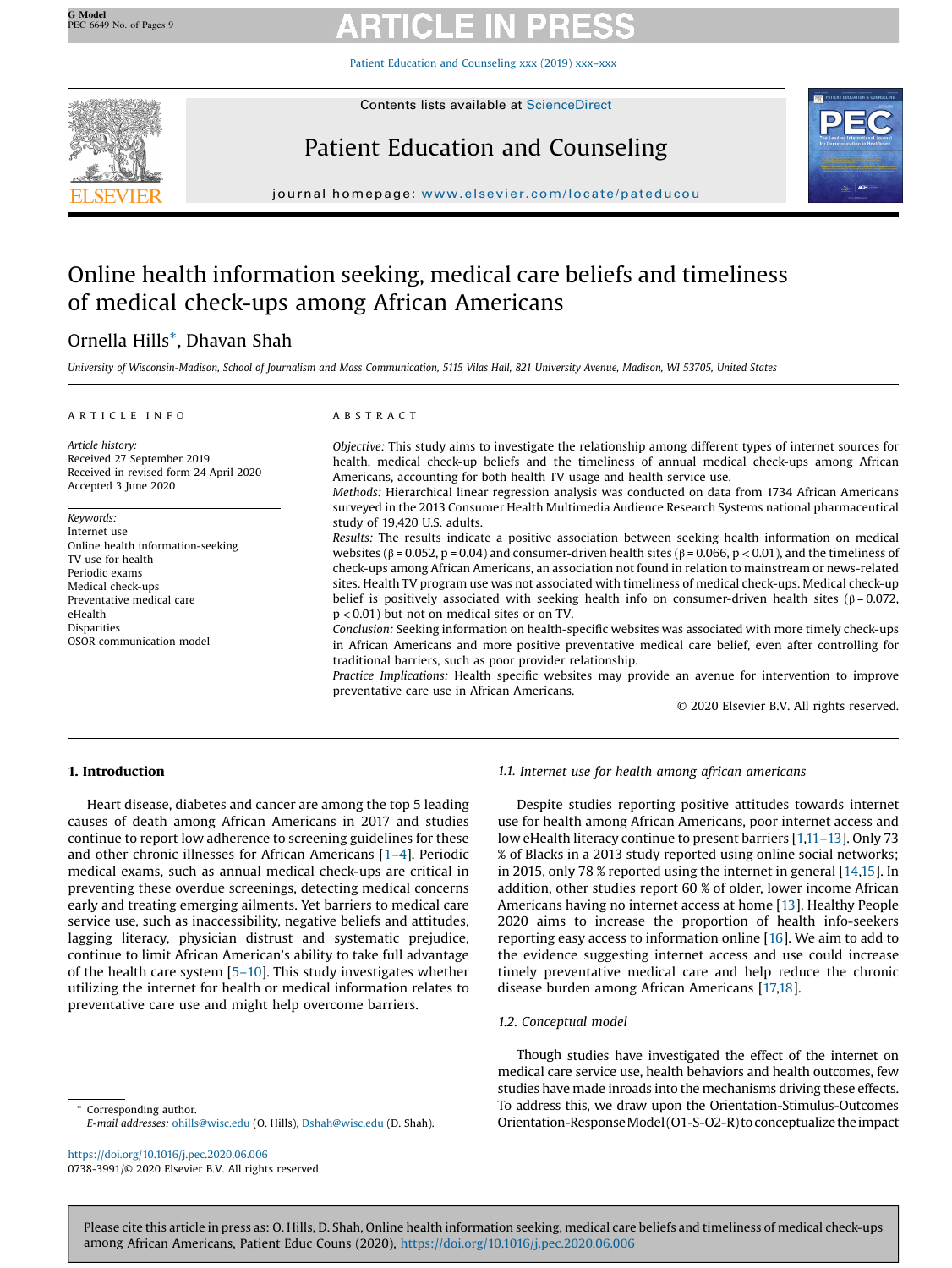of online health information seeking on the timeliness of medical check-ups. The O1-S-O2-R model, proven effective in other efforts to explain behavioral outcomes relating to political communications and the internet [\[19,20](#page-8-0)], has seldom been used to explain preventative health beliefs.

The model stipulates that various factors known to impact medical care service use and online health information seeking such as, socio-demographics and health insurance, act as orientation variables,  $(O_1)$ . Orientations shape exposure to health information on media platforms, the stimuli (S). Studies have found that females and higher income individuals are more likely to seek health information online while Blacks are more likely to seek health information from television programs [\[21](#page-8-0)].

The health information from media then influences an individual's attitude or behavior, the outcomes orientation variable  $(O<sub>2</sub>)$ . In this study, it is one's "medical check-up beliefs." This effect on medical check-up beliefs is then thought to subsequently impact the predicted behavior, the response variable (R), a timely medical check-up (see Fig. 1).

The information and messages found on media platforms may: i) support check-ups and other preventative health behaviors, or ii) address specific health concerns and treatment plans. Individuals have access to online chats, social support networks, health blogs and medical websites such as WebMD, all of which provide new means of health information discovery. Furthermore, websites like WebMD and health-related TV programs such as Doctor Oz are filled with heuristics that, according to various message effects theories should encourage users to engage with the health care system and conduct healthy behaviors [\[22](#page-8-0)–24]. Some studies indicate that active engagement in online settings is more appealing to health-oriented individuals compared to passive TV viewing [\[25](#page-8-0)]. In addition, affordances such as, voice recognition



Fig. 1. Conceptual Framework based on the Orientation-Stimulus-Outcomes Orientation-Response Model for the Impact of Online Health Information Seeking on the timeliness of Medical check-Ups.

and digital assistants (e.g. "Siri") have the potential to narrow information gaps as they can increase the accessibility of health information to low-literacy and low-income African Americans [[26](#page-8-0)]. These sources may allow African Americans to overcome distrust and poor patient-provider relationships blocking the path to health care [[18,27\]](#page-8-0).

According to uses and gratifications theory, motivations for engagement with different online health platforms may vary across websites [\[27](#page-8-0)–29]. A user who seeks information from WebMD may have very different motivations compared to one using Weight Watchers or YouTube [\[30](#page-8-0)]. Users may seek health information on Facebook to connect with others who share similar experiences, but they may be less likely to seek information about symptoms or treatment. Social media may be more likely to shape preventative care beliefs, while sites, like WebMD less so. They may instead contain symptom-related information that prompt a check-up.

In addition, computer algorithms and other programming tools have increased the personal relevance of online information by tailoring content towards user preferences. Sites, such as Facebook and Weight Watchers with greater emphasis on preferences and community credibility, may increase users' motivation to process messages and the likelihood of attitude change [[31](#page-8-0)]. This study will begin to answer these questions.

# 1.3. Internet use and preventative medical care

Emerging studies report that seeking health information online is associated with more frequent physician visits and an increased likelihood to report that sharing this information improved the patient-provider relationship [\[18,32](#page-8-0)]. Furthermore, Lee and Hornik [\[32](#page-8-0)] found that the positive effect between seeking health information online and frequent physician visits is stronger among individuals with low physician trust. Since historically, African Americans have reported low physician trust, seeking health information online could prove particularly salient [[33](#page-8-0)]. Supporting this, Song et al. did find that internet use was a positive predictor for prostate cancer screening behavior among African Americans [[13](#page-7-0)]. However, few other studies investigate these relationships among this group. Most studies utilize predominantly Caucasian samples and do not conduct race-specific analysis.

In addition, prior work focuses on predictors of seeking health information online [\[1,11,12](#page-7-0)] and gaps exist in theoretically grounded knowledge regarding the impact of digital media on health and medical behaviors among minority groups. Currently published research is limited to small sample sizes and specific geographic locations [\[1,13](#page-7-0)[,27\]](#page-8-0). Therefore, the current study investigates the effect of online health information seeking on the timeliness of annual medical check-ups among 1734 African Americans, representatively sampled from the 50 U.S. states. We consider a range of online health information seeking by investigating various media sources in order to begin to understand a potential theoretical pathway driving behavioral effects. We hypothesize:

- H1 & 2: African Americans who watch health television programs (H1) or who seek health information on healthspecific online sources (H2) will hold more positive medical check-up beliefs compared to those who do not.
- H3 & 4: African Americans who watch health television programs (H3) or who seek health information on healthspecific online sources (H4) will be more likely to report timely medical check-ups compared to those who do not.
- H5: African Americans who hold more positive medical check-up beliefs will be more likely to report timely medical check-ups.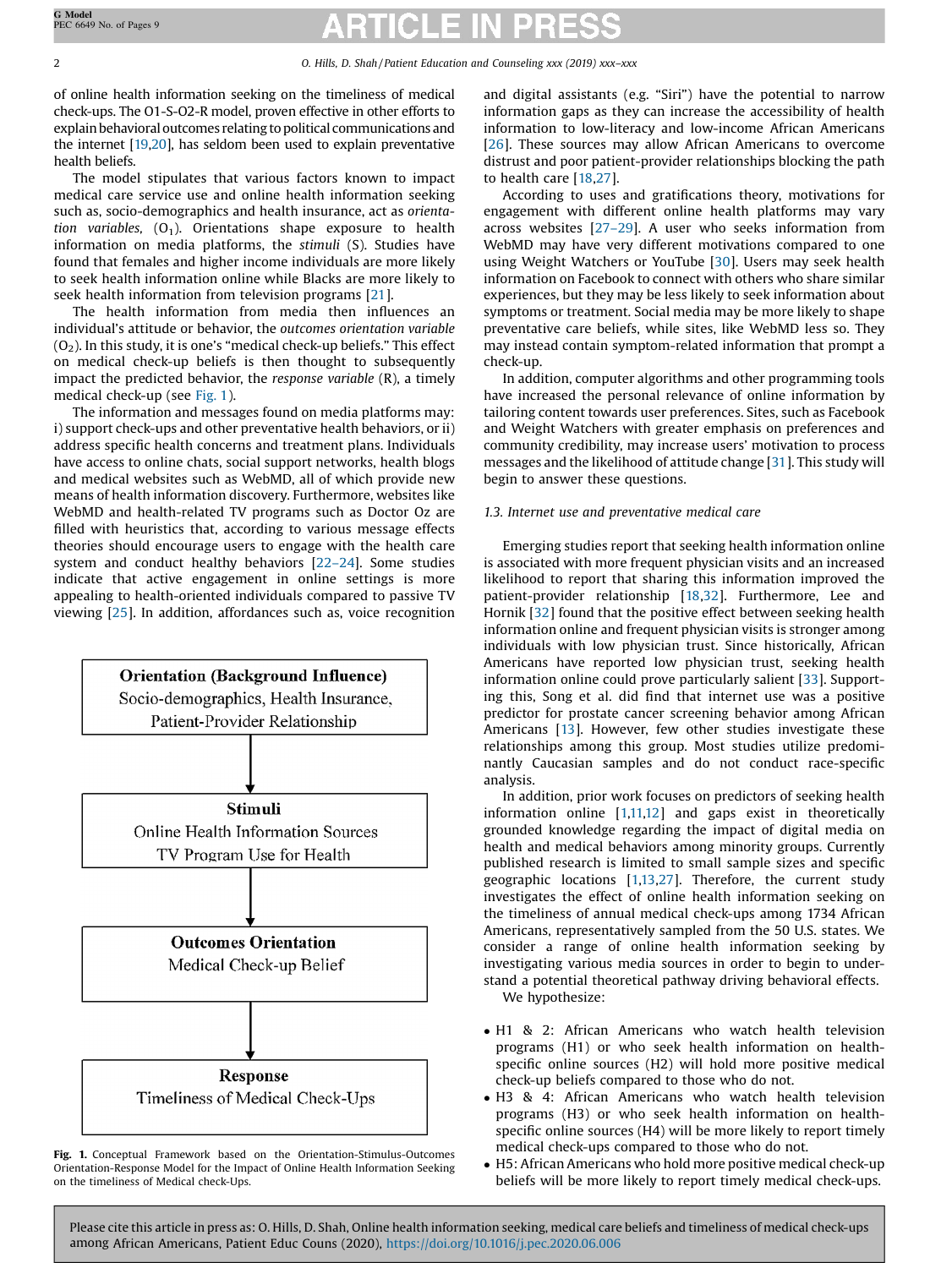# 2. Methods

This study used survey data from the national 2013 Consumer Health Multimedia Audience Research Systems (MARS) OTC/DTC Pharmaceutical Study. 46,800 surveys were mailed to households located in the 50 U.S. States from January 2013 to April 2013. Households containing individuals with an illness or disease were oversampled. In addition, households with individuals in special living conditions (e.g., dormitories, correctional institutions, hospital wards, nursing homes, etc.) were excluded from the sample. The survey had a response rate of 42.8 % (19, 420 adults). Individuals who identified as Black or African American made up 8.9 % of the sample; all 1734 Black respondents were utilized for this analysis.

# 2.1. Measures

# 2.1.1. Demographic and background variables  $(O_1)$

Demographic and other O1 background variables included: gender (male = 1, female = 2), education ( $M = 3.02$ ,  $SD = 1.12$ ), assessed as the "highest education level completed" (1 = less than high school,  $2 =$  high school graduate,  $3 =$  some college,  $4 =$ college graduate, 5 = post-graduate study or degree), and marital status coded as 1 = single/never married, 2 = married, 3= divorced, 4 = separated, and 5 = widowed and. To measure age and income, instead of exact values, respondents selected one of 13 age ranges, from 18 to 20 to 75+ years old (median was 50–54 years old) and from 10 annual household income ranges before taxes (median was \$30,000 to \$39,000). Groups in both variables were consolidated to represent age and household income ranges consistent with prior research (see Appendix A for details).

Various health status and coverage variables were also included as O1 variables. Self-reported health (M = 3.10, SD = 0.89), which was measured using respondents' rating of their current health on a 5-point scale  $(5 = "excellent", 4 = "very good", 3 = "good", 2 = "fair",$ 1 = "poor") was also included as a control. Patient-Provider *Relationship* ( $M = 3.67$  SD = 1.10) was assessed using a 5-point scale  $(5 = "excellent", 4 = "very good", 3 = "good", 2 = "fair", 1 = "poor")$ with respondents' rating from the following question, "Overall, how would you describe your relationship with your primary care physician?" Avariable for Health Insurance status was created using respondents' selection of the type of health or medical insurance they currently possessed. The variable was re-coded as 3 = Private Insurance (for "private or self-pay insurance" and "employee or union provided insurance"), 2 = Public Insurance (for "Medicare", "Medicaid" and "Military or other Government employee insurance"),  $1 =$  Other Insurance and  $0 =$  No Insurance. Individuals who selected multiple types of insurance were categorized based on a hierarchy of Private, then Public, then Other and lastly, No insurance [\[34](#page-8-0)].

# 2.1.2. Stimuli - media use variables (S)

TV Program Use for Health was measured using a binomial item (1=Yes, 0=No) derived from respondents' indicating whether they watched different types of television programs in the last 7 days (e.g., Daytime Drama/Soaps, Devotional/Religious, Health, News, Reality, Sci-Fi/Fantasy, Situation Comedy, and Sports Event). Respondents were scored as 1 if they indicated they watched "Health" programs.

Online health information seeking was assessed using multiple online sources ranging from specific health websites such as WebMD to more general sites such as Google. Respondents selected, out of 23 sources, all sources used in the last 30 days "to obtain/research healthcare information." (1=Yes, 0=No for each source). Factor analysis was used to group the sources into four dimensions with 50.37 % of the variance explained and limited cross-loading (Table 1 shows the rotated factor matrix). The resulting online health information sources were: 1) Mainstream General sites (M = 1.96, SD = 1.86): Amazon, Facebook, Google, Yahoo, Twitter and YouTube, 2) Medical sites ( $M = 0.36$ , SD = 0.84): Mayo Clinic, WebMD, Medscape and WebMD Consumer Network, 3) News-related sites ( $M = 0.41$ , SD=0.72): MSN, Bing and CNN and 4) Consumer-driven health sites  $(M = 0.10, SD = 0.35)$ : Health.com, Everyday Health and Weight Watchers.

# 2.1.3. Attitudinal outcome - medical check-up belief  $(O_2)$

Medical Check-up Belief ( $M = 4.28$ , SD = 1.24) was assessed using the question, "Please indicate how important getting regular medical check-ups or annual exams are to maintaining health." Respondents rated on a 5-point scale: 5 = "extremely important", 4  $=$  "mostly important", 3 = "somewhat important", 2 = "slightly important" and 1 = "not at all important."

# 2.1.4. Behavioral outcome - timeliness of medical check-ups (r)

Timeliness of Medical Check-ups was assessed using responses to, "Please indicate the last time you had an annual physical."

#### Table 1

Factor loadings for websites sources used in the last 30 days for health among African Americans.

|                            | Components               |                      |                    |                              |  |  |  |  |  |
|----------------------------|--------------------------|----------------------|--------------------|------------------------------|--|--|--|--|--|
|                            |                          | $\overline{2}$       | 3                  | 4                            |  |  |  |  |  |
| Internet Source for Health | Mainstream General Sites | <b>Medical Sites</b> | News-Related Sites | Consumer Driven Health Sites |  |  |  |  |  |
| Facebook                   | 0.783                    | 0.072                | $-0.003$           | 0.028                        |  |  |  |  |  |
| YouTube                    | 0.742                    | 0.106                | 0.225              | 0.017                        |  |  |  |  |  |
| Google                     | 0.720                    | 0.139                | 0.207              | 0.034                        |  |  |  |  |  |
| Yahoo!                     | 0.680                    | 0.038                | 0.142              | 0.099                        |  |  |  |  |  |
| Twitter                    | 0.554                    | $-0.035$             | 0.009              | 0.011                        |  |  |  |  |  |
| Amazon                     | 0.517                    | 0.185                | 0.219              | 0.049                        |  |  |  |  |  |
| WebMD Consumer Network     | 0.169                    | 0.924                | 0.134              | 0.078                        |  |  |  |  |  |
| WebMD                      | 0.175                    | 0.886                | 0.138              | 0.083                        |  |  |  |  |  |
| Mayo Clinic                | 0.067                    | 0.552                | 0.079              | 0.095                        |  |  |  |  |  |
| Medscape                   | $-0.014$                 | 0.427                | 0.022              | 0.030                        |  |  |  |  |  |
| <b>MSN</b>                 | 0.084                    | 0.079                | 0.776              | 0.160                        |  |  |  |  |  |
| Bing                       | 0.236                    | 0.049                | 0.640              | 0.005                        |  |  |  |  |  |
| CNN.com                    | 0.159                    | 0.181                | 0.587              | $-0.003$                     |  |  |  |  |  |
| Health.com                 | 0.035                    | 0.180                | $-0.016$           | 0.715                        |  |  |  |  |  |
| Everyday Health            | 0.061                    | 0.092                | 0.022              | 0.681                        |  |  |  |  |  |
| Weight Watchers            | 0.035                    | $-0.011$             | 0.100              | 0.536                        |  |  |  |  |  |

Factor loadings greater than 0.4 are in bold. Consistent with prior work, varimax rotation was used for this analysis [[53,54](#page-8-0)]. Because of substantial cross-loading, seven sources (not shown) were dropped from the resulting measures including AOL, Ask.com, LinkedIn, Hulu and Wikipedia.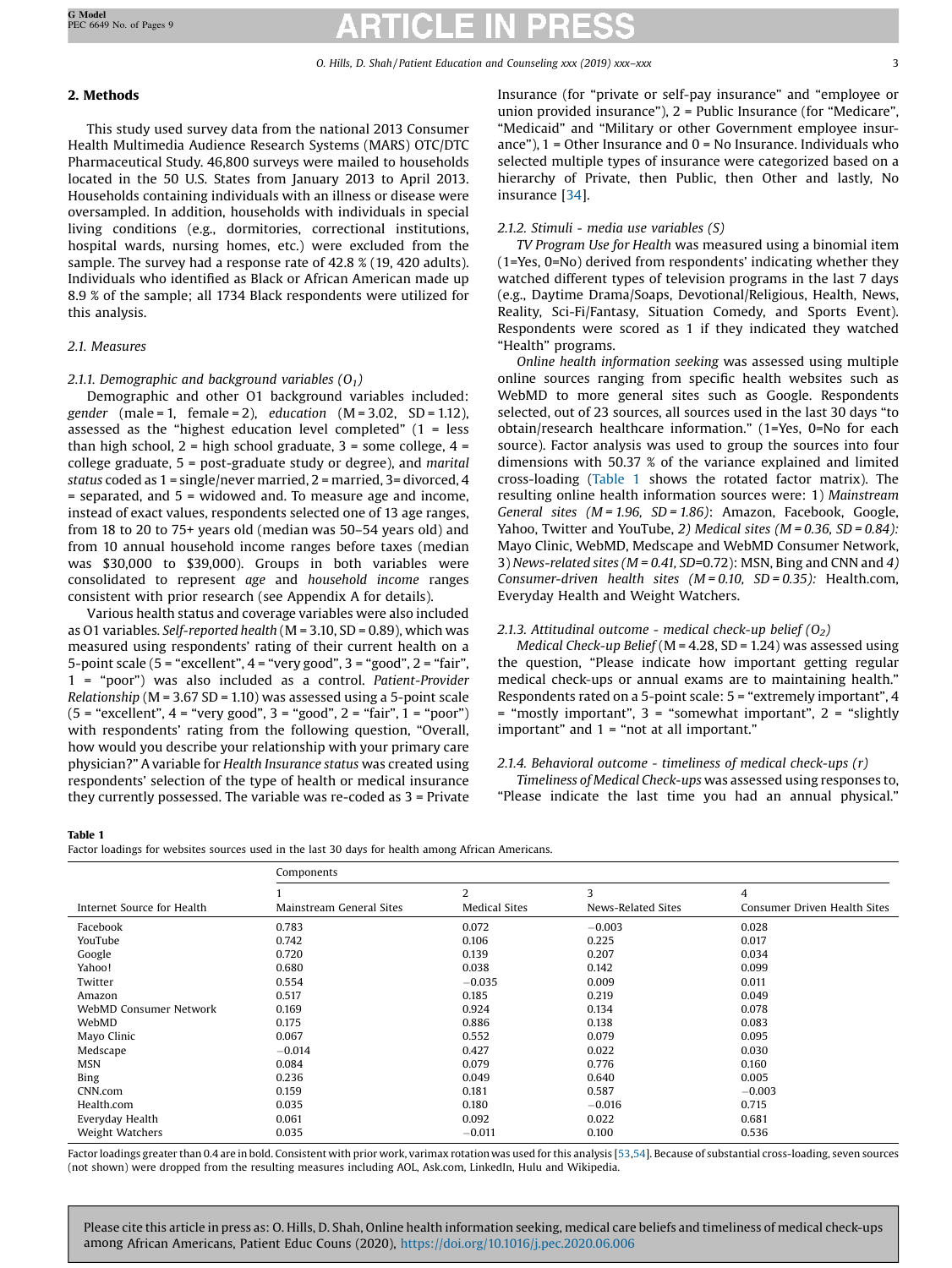Respondents selected: " $\leq$  6 months ago" (42 %), ">6 months - 1 year" (28 %), ">1-2 years" (14 %), ">2-3 years" (4%), ">3-5 years" (2%), ">5 years" (2%) or "Never been" (8%). This variable was dichotomized to reflect "timely medical check-ups" as those physicals done 2 years ago or less (2) and "less timely medical check-ups" as those done more than 2 years ago (1). The 2-year cutoff point was chosen to more accurately distinguish between individuals who regularly, or at least occasionally, undergo checkups and individuals who rarely undergo medical check-ups. In addition, the United States Preventative Task Force recommends components of annual physicals be conducted every 1–2 years, thus some subjects may only be prompted to undergo a physical within the last 2 years and would still be considered "timely" [\[35\]](#page-8-0).

### 2.2. Analytic procedures

Cross tabulations and chi square were used to assess media and service usage patterns. To test hypotheses 1 and 2, hierarchical linear regression analysis was used to predict medical check-up beliefs using the orientation variables and media use variables (online health information seeking and TV health program viewing). The variables were grouped into blocks and added according to the  $O_1$ -S- $O<sub>2</sub>$ -R model. First, demographic and background variables (O1) were added (Block 1- age, gender, household income, education and marital status), then health service use variables were added (Block 2: health insurance status, patient-provider relationship), then media use for health variables  $(S)$  were added beginning with TV use and then internet use (Block 3: TV health program viewing and lastly, Block 4: mainstream general sites, medical sites, newsrelated sites, and consumer-driven health sites). To test hypotheses 3 through 4, the regression model was repeated to predict the timeliness of medical check-ups with medical check-up beliefs, O2 added as Block 5, to test hypothesis 5. Note that all variables in each model are entered simultaneously in an OLS regression, and that the hierarchical label pertains to the entry of the blocks that allow insights into the application of the  $O_1-S-O_2-R$  model. All analysis was conducted using SPSS statistical software, V.23.

# 3. Results

71 % of African Americans in the sample accessed the internet in the last 30 days. Of these internet users, 49 % used the internet for health. However, 65 % of the total sample did not seek health information online in the last 30 days. 64 % of the sample of African Americans used mainstream general websites such as Google and Yahoo for online health information. 17 % used medical sites, 29 % used news-related sites and 8% used consumer-driven health sites. Chi square analysis (not shown) revealed that African Americans who sought health information on all four online site groups were more likely to have insurance and a higher education.

# 3.1. Media use and medical check-up beliefs

The regression analysis predicting medical check-up beliefs revealed that being older, female, being or having been married, having health insurance and having a good relationship with their physician was associated with African Americans reporting more positive medical check-up beliefs (Table 2). In addition, health TV program was a statistically significant predictor of medical checkup beliefs but only before adding online health information sources to the model. African Americans who reported watching health television programs held more positive medical check-up beliefs ( $β = 0.052$ ,  $p = 0.028$ ). However, after adding online health information sources to this model (specifically consumer-driven health sites), the effect of TV use was attenuated to nonsignificance ( $\beta$  = 0.041, p = 0.082), resulting in the rejection of

#### Table 2

Hierarchical regression analysis predicting the importance of medical check-ups.

|                                                                                                                                                                                                                      | Block 1<br>Block 2      |                                     | Block 3                                 | Block 4    |  |
|----------------------------------------------------------------------------------------------------------------------------------------------------------------------------------------------------------------------|-------------------------|-------------------------------------|-----------------------------------------|------------|--|
|                                                                                                                                                                                                                      | β                       | β                                   | β                                       | β          |  |
| <b>Block 1: Socio-Demographic Variables</b>                                                                                                                                                                          |                         |                                     |                                         |            |  |
| Age <sup>a</sup>                                                                                                                                                                                                     | $0.137***$              | $0.107***$                          | $0.106***$                              | $0.131***$ |  |
| Gender                                                                                                                                                                                                               | $0.117***$              | $0.105***$                          | $0.104***$                              | $0.102***$ |  |
| Education                                                                                                                                                                                                            | 0.049                   | 0.043                               | 0.040                                   | 0.027      |  |
| <b>Marital Status</b>                                                                                                                                                                                                | $0.065*$                | $0.052*$                            | $0.052*$                                | $0.053*$   |  |
| Household Income                                                                                                                                                                                                     | 0.031                   | 0.018                               | 0.020                                   | 0.020      |  |
| Current Health Status                                                                                                                                                                                                | 0.016                   | 0.003                               | 0.005                                   | 0.007      |  |
| <b>Block 2: Health Service Use Variables</b><br>Health Insurance<br>Patient-Provider Relationship<br>Block 3: Media Use for Health Variables<br>TV Program Use for Health<br>Block 4: Media Use for Health Variables | $0.124***$<br>$0.070**$ | $0.123***$<br>$0.069**$<br>$0.052*$ | $0.120***$<br>$0.068**$<br>0.041        |            |  |
| Mainstream General Sites<br><b>Medical Sites</b><br>Consumer-Driven Health Sites<br>News-Related Sites                                                                                                               |                         |                                     | 0.056<br>$-0.021$<br>$0.072**$<br>0.003 |            |  |

 $p< = 0.05$ ,  $*p < 0.01$ ,  $**p < 0.001$ ; hierarchical linear regression analysis results from four models with the variables added in blocks: Block 1 is the regression of only demographic variables (orientation) on the importance of medical check-ups to one's health (outcomes orientation variable from the O-S-O-R model), Block 2 includes the addition of health service use variables, Block 3 and 4, include the addition of the stimuli variables (TV and Internet use variables for health). These models exclude the 11 subjects that indicated supplemental insurance only. a. A transformed continuous variable for age was used in the regression analysis.

hypothesis 1. Furthermore, the use of only consumer-driven health sites was positively associated with check-up belief ( $\beta$  = 0.072, p < 0.01), providing limited support, at least through one online health source, for hypothesis 2.

### 3.2. Impact of orientations, media and beliefs on check-up behavior

The regression analysis predicting timeliness of medical checkups among African Americans revealed that older individuals, females, individuals with higher income, those with insurance and those with good relationships with their providers were more likely to report a timely check-up. Education, marital status and selfreported health status was not associated with timely check-ups. TV program use for health ( $β = 0.26$ ,  $p = 0.65$ ) was not significantly associated with timeliness of check-ups, leading to the rejection of hypothesis 3. However, we did find that seeking health information on medical ( $\beta$  = 0.052, p = 0.04) and consumer-driven health sites ( $\beta$  = 0.066, p < 0.01) was positively associated with timeliness of check-ups, but that this relationship did not hold for mainstream general sites ( $\beta$  = 0.001, p = 0.98) or news-related sites ( $\beta$  = 0.013, p = 0.63). Thus, we found support for hypothesis 4 (see [Table](#page-4-0) 3).

Adding medical check-up belief to the model revealed that checkup belief was significantly associated with the timeliness of checkups ([Table](#page-4-0) 3), with individuals reporting higher importance of annual exams also reporting more timely check-ups ( $\beta$  = 0.600, p < 0.001). Therefore, hypothesis 5 received support. With beliefs in the model, seeking health info on medical sites remained statistically significant ( $\beta$  = 0.064, p < 0.01). However, the effect of using consumer-driven health sites was attenuated ( $β = 0.066$ ,  $p = 0.26$ ).

### 4. Discussion and conclusion

# 4.1. Discussion

Few studies have confirmed positive effects of seeking health information online among African Americans [[13](#page-7-0)]. This study demonstrates that seeking health information from certain kinds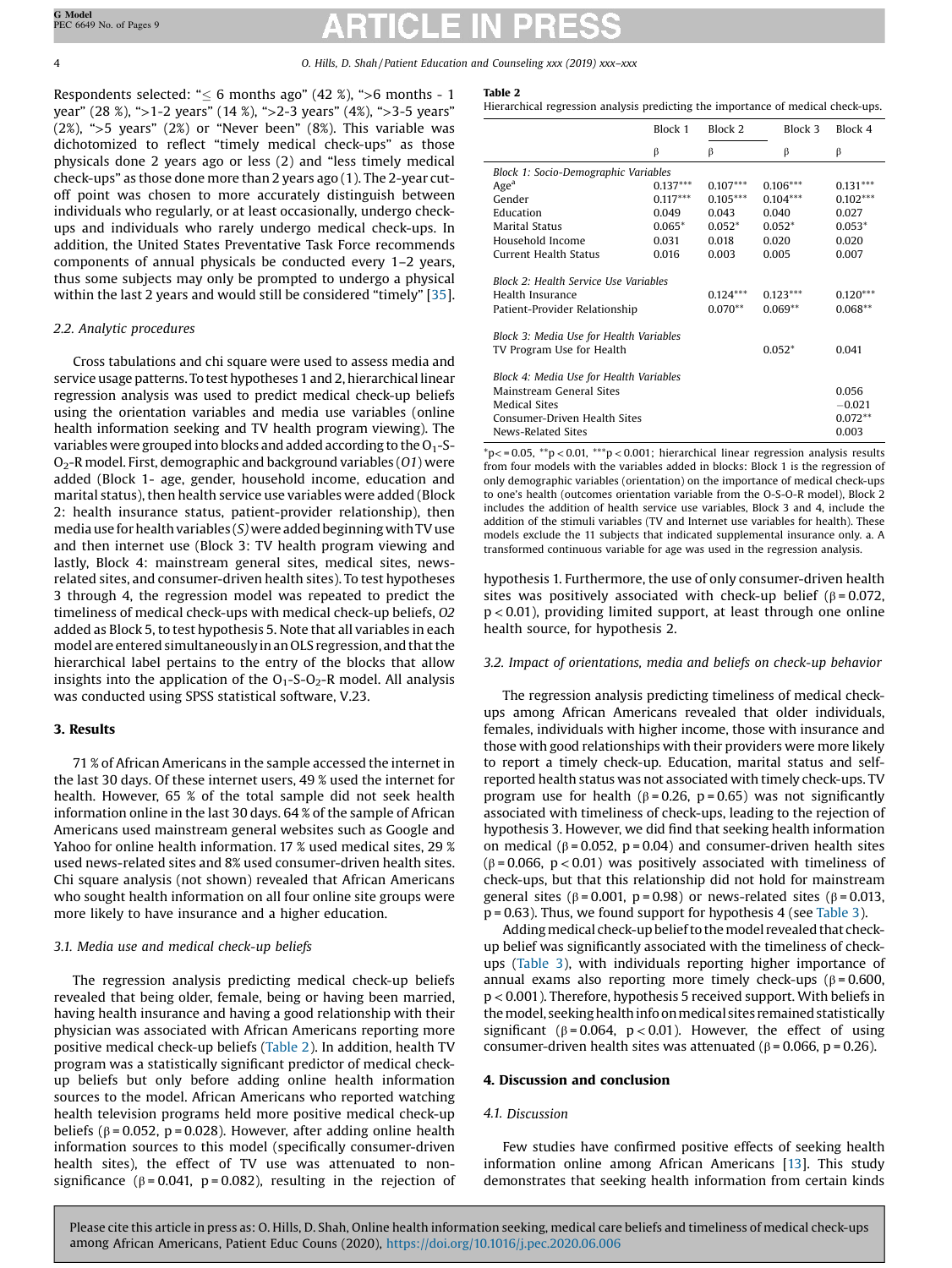# <span id="page-4-0"></span>Table 3

Hierarchical regression analysis predicting timeliness of medical check-ups.

|                                              | Block 1    | Block 2    |            | Block 3 | Block 4    | Block 5    |
|----------------------------------------------|------------|------------|------------|---------|------------|------------|
|                                              | β          | β          |            | $\beta$ | β          | β          |
| Block 1: Socio-Demographic Variables         |            |            |            |         |            |            |
| Age                                          | $0.090***$ | $0.051*$   | $0.051*$   |         | $0.064*$   | $-0.014$   |
| Gender                                       | $0.083**$  | $0.068**$  | $0.068**$  |         | $0.064**$  | 0.002      |
| Education                                    | 0.043      | 0.032      | 0.030      |         | 0.018      | 0.001      |
| <b>Marital Status</b>                        | 0.047      | 0.029      | 0.029      |         | 0.025      | $-0.007$   |
| Household Income                             | $0.068*$   | 0.050      | 0.051      |         | 0.045      | 0.033      |
| Current Health Status                        | 0.023      | 0.007      | 0.008      |         | 0.009      | 0.004      |
| <b>Block 2: Health Service Use Variables</b> |            |            |            |         |            |            |
| Health Insurance                             |            | $0.190***$ | $0.189***$ |         | $0.186***$ | $0.114***$ |
| Patient-Provider Relationship                |            | $0.075**$  | $0.074**$  |         | $0.075***$ | 0.034      |
| Block 3: Media Use for Health Variables      |            |            |            |         |            |            |
| TV Program Use for Health                    |            |            | 0.026      |         | 0.011      | $-0.014$   |
| Block 4: Media Use for Health Variables      |            |            |            |         |            |            |
| Mainstream General Sites                     |            |            |            |         | 0.001      | $-0.033$   |
| <b>Medical Sites</b>                         |            |            |            |         | $0.052*$   | $0.064**$  |
| Consumer-Driven Health Sites                 |            |            |            |         | $0.066**$  | 0.022      |
| News-Related Sites                           |            |            |            |         | 0.013      | 0.011      |
| Block 5: Mediator for Check-Ups              |            |            |            |         |            |            |
| Medical Check-up Belief                      |            |            |            |         |            | $0.600***$ |

\*p< = 0.05, \*\*p < 0.01, \*\*\*p < 0.001; hierarchical linear regression analysis results from four models with the variables added in blocks: Block 1 is the regression of only demographic variables (orientation) on timeliness of medical check-ups (dependent/response variable from the O-S-O-R model), Block 2 includes the addition of health service use variables, Block 3 and 4, include the addition of the stimuli variables (TV and Internet use variables for health) and Block 5 includes the addition of the outcomes orientation variable, medical check-up belief. Subjects indicating supplemental insurance only (n = 11) were excluded from these models as this classification was unclear.

of online sources is positively associated with timeliness of checkups and with positive medical check-up beliefs among a national sample of African Americans. This supported hypotheses 2 and 4 and is consistent with previous research in predominantly Caucasian samples, indicating that online health info-seekers are more likely to utilize preventative health care services [[17,32,36](#page-8-0)].

# 4.1.1. TV program use for health, check-up beliefs and behavior

Consistent with prior research, 23 % of our respondents reported using the television for health [\[21,37](#page-8-0)]. In the full OLS models in our study, we found that African Americans who use TV programs for health were no more likely to report annual exams as important for health nor were they any more likely to undergo an annual exam on time. Given these findings, though television use may be high among minority populations, it may not be an effective method for conveying preventative health information. Encouraging online health info-seeking on health-specific websites may be a more effective target for interventions. This cautionary conclusion shares some commonality with Im and Huh (2017), who found that televised media use was related to low medication adherence and inaccuracy in medical care beliefs [[38](#page-8-0)]. Therefore, interventionists should take caution when using TV for health behavior interventions as it may not only neglect to change preventative medical care usage behaviors but could lead to adverse effects. Further study is needed to explore the implications of health TV use in the digital age on health behavior change.

# 4.1.2. Online health info-seeking impacts preventative beliefs and behaviors

Our analysis shows that seeking health information on healthspecific websites (medical websites and to a lesser degree consumer-driven health sites) was associated with timeliness of medical check-ups. Seeking health information on mainstream websites and on News-related websites was not significantly associated with timeliness of check-ups. This is not surprising as these websites do not typically contain health-specific messages and contain few heuristics that would drive individuals to medical care. As uses and gratifications theory stipulates, mainstream sites, like Facebook or Twitter may be more crucial for finding emotional

support while medical sites may be used for accessing symptom related information. While African Americans may use information sent through Facebook for health, this may occur too infrequently to impact medical care behaviors. Further studies should elucidate the relative impact of these sites on behavior.

It should be noted that African American men were more likely to seek health information from News-related sites while women were more likely to seek health information from consumer-driven health sites, like Weight Watchers. However, we found no statistically significant gender differences in online health information seeking via medical and mainstream general sites. Gender differences in online health info-seeking is consistent with prior research [[39,40](#page-8-0)]. Yet these studies often do not investigate differences across web sources, an analysis we show here, critical in unpacking the differential effects of online health informationseeking on behavior.

# 4.1.3. An O-S-O-R model for media use on beliefs and behavior

In this study, we also proposed a theoretical framework (the  $O_1$ - $S-D<sub>2</sub>-R$  model) for the effect of online health info-seeking on reported medical check-up beliefs and timeliness of medical check-ups. We did not directly test this mediation model and thus cannot confirm that beliefs mediate the effects of media variables on this behavioral outcome, nor can we make claims about effects. However, our regression analysis results do suggest that this model may be beneficial in understanding the impact of media use on beliefs and behaviors, at least for consumer-driven health website use. In contrast, seeking health information from medical sites was not associated with check-up beliefs  $(O_2)$ , rather, it was only linked to check-up behavior (R).

One potential explanation for this finding is that there may be different operational pathways for the impact of online health information seeking based on the sources used. Since, this study examines cross-sectional data, we cannot confirm temporality. Instead of media use impacting beliefs and behavior, it is plausible that, holding more positive medical check-up beliefs drives African Americans to immerse themselves in health-specific media, such as consumer-driven health sites, and to undergo a timely medical check-up.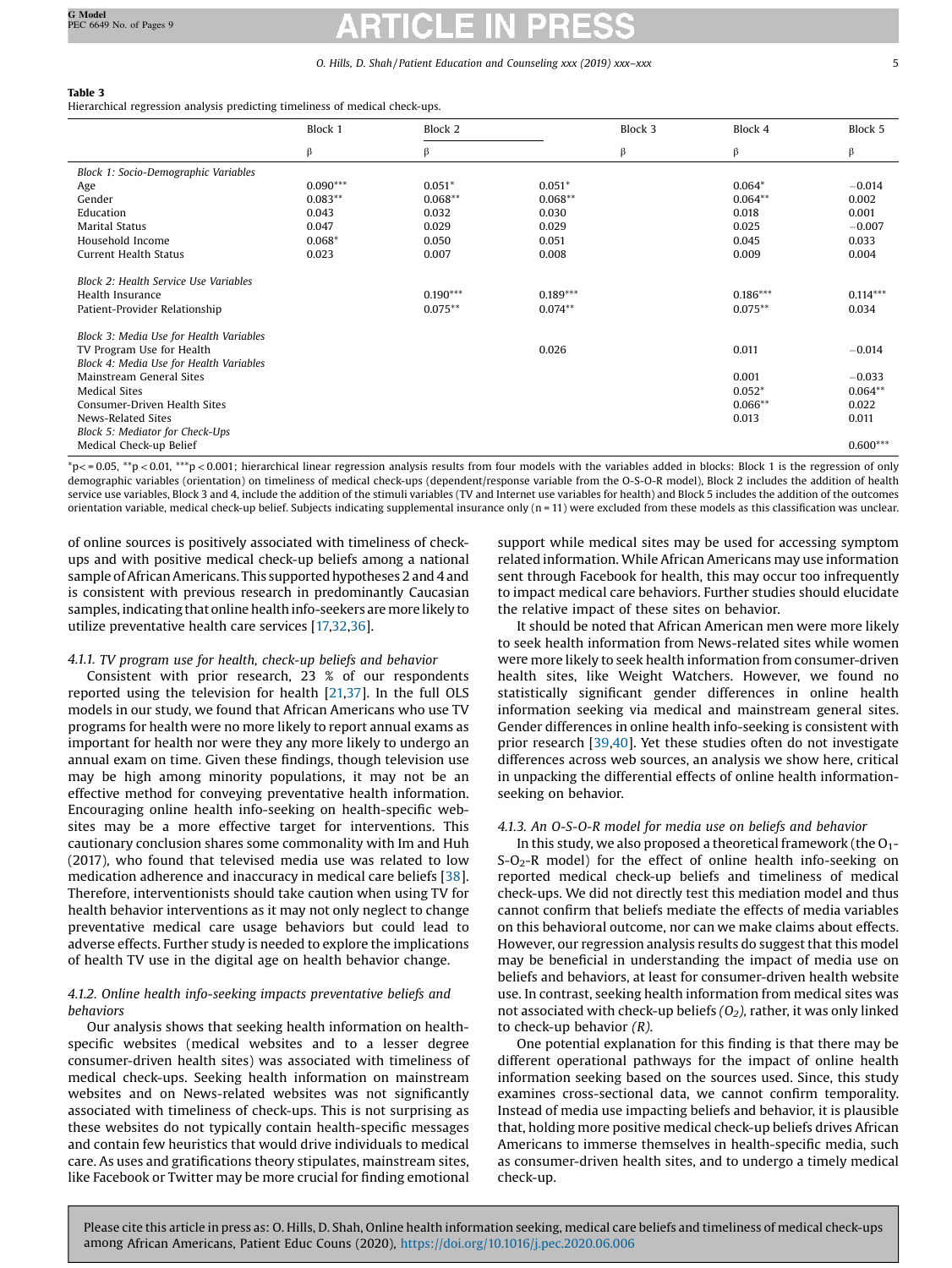Furthermore, African Americans seeking health info on medical sites, like WebMD, could also be doing so post-visit for purposes of investigating a treatment plan or symptom. In this case, infoseeking is less likely to be associated with preventative beliefs but rather with processing information encountered in the clinical visit. Prior work has found associations between low physician trust and online health information seeking post-visit [[41](#page-8-0)]. Given that African Americans tend to have low trust in physicians [\[33\]](#page-8-0), this may be plausible for this group. Future research should utilize longitudinal analysis and other techniques to investigate these potential mediational pathways for the impact of different health media use on behaviors. Testing these relationships using panel data would be a first step in agreeing on a temporal order of these factors and the applicability of the  $O_1-S-O_2-R$  model.

# 4.1.4. Limitations

Some scholars caution against eHealth interventions for African Americans with low income and education as internet utilization is low [\[1,13](#page-7-0)[,40](#page-8-0)]. Low literacy and internet unfamiliarity may impair ability to process media messages [[11,](#page-7-0)[18,24](#page-8-0)]. We were unable to assess literacy and internet familiarity. Second, data from this study relied on self-reported time of annual exams and is subject to recall bias. However, our aim was to attain a good approximation of those who regularly undergo check-ups; this seemed successful as the majority (64%) of individuals who were "less timely" reported never having had a check-up or having had one more than 5 years ago. In addition, participants who are more likely to respond (42.8 % response rate) to mailed surveys are more likely to be of higher literacy and education. Over 60 % of the African Americans in this sample had at least some college education. 76 % of the sample was female and almost 60 % reported a household income of \$39,999 or less. Our findings may only reflect the patterns and behaviors among college educated, literate but lower income African Americans and do not generalize to other racial and ethnic groups. Given the historical racial inequity and oppression faced among minorities in the health care setting, differences will exist for the mechanistic drivers of medical behaviors due to media for African Americans [\[5,9,](#page-7-0)[32,33](#page-8-0)].

Furthermore, ethnic differences will exist among African Americans. One important limitation of this study is our inability to segment within the African American population to assess the ethnic nuances that define the Black experience in the US. This includes African Americans that identify with the immigrant narrative as well as those who identify with both native and foreign-born Blacks [\[42](#page-8-0)]. Roughly 10 % of Blacks in the US are of African or Caribbean descent [\[43\]](#page-8-0). Multiple studies indicate that the offline social interactions that define these lived experiences for ethnic subgroups of Blacks in the US have significant and different implications for physical and mental health [[44](#page-8-0)–47]. However, very few studies have examined whether these ethnic and nativity differences affect online social spaces, despite research indicating that foreign-born populations utilize unique online social spaces, such as Whats App, Viber and WeChat [\[48](#page-8-0)–50]. Online health information seeking and their subsequent impact on preventative health may look very different for these groups of Black Americans. It is critical that future research also assess the impact of ethnic differences in online healthinfo-seeking amongthe Black population in the US to truly understand what drives preventative health  $[51,52]$  $[51,52]$ .

Despite these limitations, this study's strengths lie in the large sample size (1734) and the multiple online sources assessed while accounting for cognitive, socio-demographic and physician relationship variables.

# 4.2. Conclusion

Our study demonstrates that, independent of one's relationship with their physician and their medical care beliefs, seeking health information on medical sites is associated with a medical check-up within the last two years among African Americans. In addition, seeking health information on consumer-driven health websites was associated with more positive medical check-up beliefs. Medical check-up beliefs, in turn, was linked to timeliness of medical checkups, suggesting a mediated relationship. We add to the body of evidence demonstrating that online health information, especially medical sites, could be a powerful intervention tool for African Americans [[13,](#page-7-0)[18,32](#page-8-0)].

# 4.3. Practical implications

African Americans and other under-represented groups report low preventative screening rates and often exhibit doctor avoidance [[3](#page-7-0),[6](#page-7-0)]. Annual check-ups allow providers to address medical concerns early and to encourage preventative care. We show here that digital media for health could promote timely medical check-ups and potentially help reduce mortality due to chronic illnesses among African Americans.

However, African Americans continue to report low internet use for health [\[13](#page-7-0)[,40\]](#page-8-0). In addition, not all health media use impacts behavior; rather the use of health-specific websites, and less so TV use, drives African Americans' preventative beliefs and behaviors. Thus, interventions increasing eHealth literacy and the use of healthspecific websites may provide practitioners with more fruitful avenues for change. Furthermore, subgroups of African Americans (males, those with low income and low education) are more likely to avoid physicians [[6](#page-7-0)] and report lower eHealth literacy [[11,13](#page-7-0)]. These groups were also less likely to use medical sites in our study and thus, may not receive the benefits of online health info-seeking. Public health professionals should find ways to bridge the information gap for these groups. Health TV use, medical sites and consumer-driven sites had different relationships on beliefs and behaviors. Unpacking how different sub-groups value and use different media sources (online and TV) for health is critical in developing effective interventions and in evaluating digital interventions for health improvement of under-served groups. We urge scholars to address the nuanced nature of online web-sources in investigating impacts on health behavior as this will ultimately drive the development of customized and targeted tools to reduce morbidity among Black Americans and improve their preventative health.

### Funding source

This research did not receive any specific grant from funding agencies in the public, commercial, or not-for-profit sectors.

### CRediT authorship contribution statement

Ornella Hills: Conceptualization, Methodology, Validation, Formal analysis, Visualization, Writing - original draft, Writing review & editing. Dhavan Shah: Conceptualization, Methodology, Validation, Supervision, Writing - review & editing.

# Declaration of Competing Interest

The authors have no relevant conflict of interests to disclose

### Acknowledgments

The authors would like to thank Kantar Media for providing the dataset for this analysis from the MARS (Multimedia Audience Research Systems) OTC/DTC Pharmaceutical study. In addition, we would also like to thank Elizabeth Jacobs, MD, MAPP (University of Texas at Austin) and Ronald Gangnon, PhD (University of Wisconsin-Madison) for their advisorship on early versions of this analysis.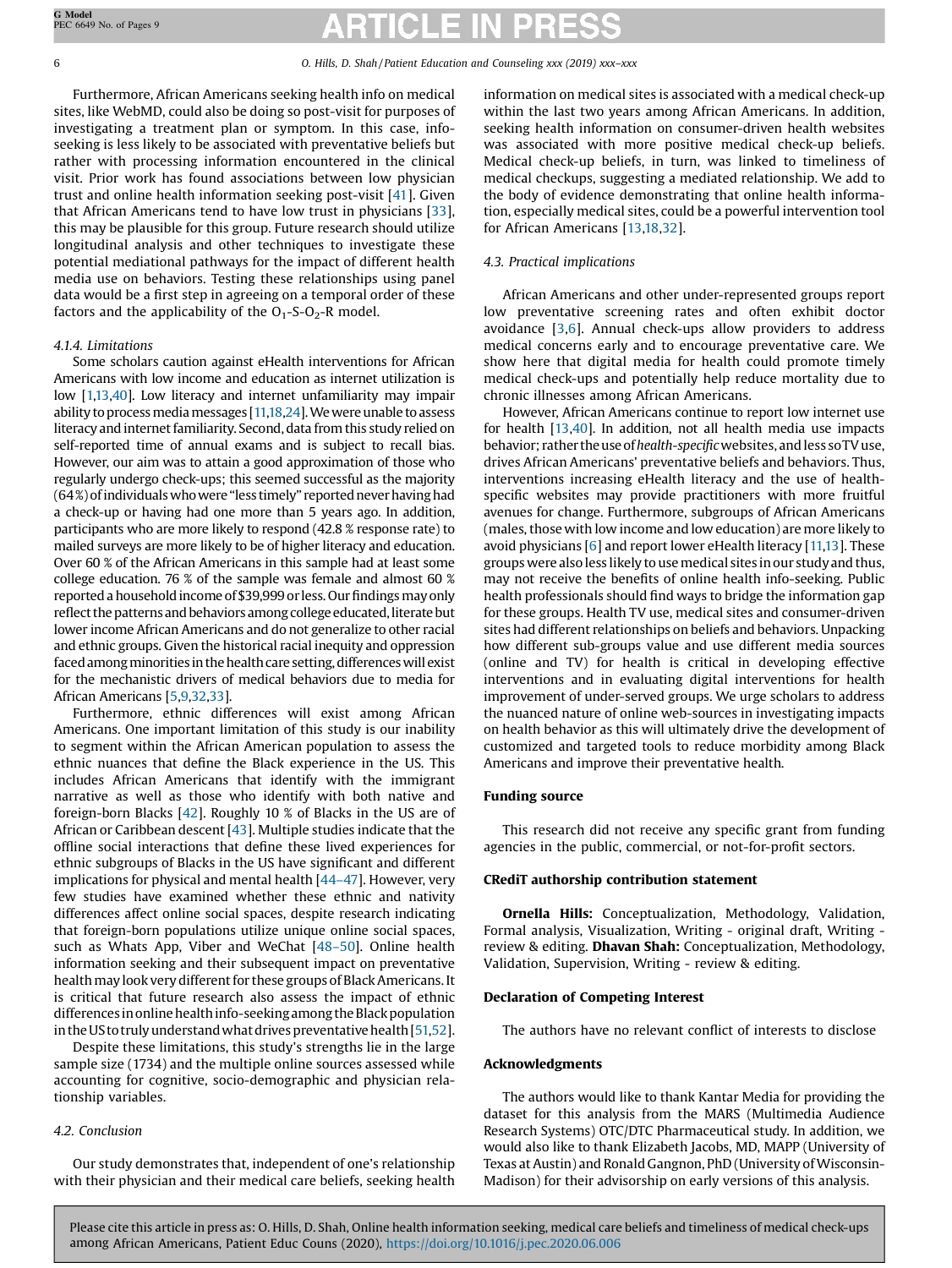# Appendix A

# See Tables A1 and A2.

# Table A1

Characteristics of African American users and non-users of the Internet for health.

|                                                                                            | Overall      |                | Online Health Information seeking |                   |             |                               |  |  |  |  |
|--------------------------------------------------------------------------------------------|--------------|----------------|-----------------------------------|-------------------|-------------|-------------------------------|--|--|--|--|
|                                                                                            |              |                | No                                |                   | Yes         |                               |  |  |  |  |
|                                                                                            | $(N = 1734)$ |                | $(N = 1126)$                      |                   | $(N = 608)$ |                               |  |  |  |  |
|                                                                                            | N            | $\%$           | ${\bf N}$                         | $\%$ <sup>a</sup> | N           | $%$ <sup><math>a</math></sup> |  |  |  |  |
|                                                                                            |              |                |                                   |                   |             |                               |  |  |  |  |
| Socio-demographic Variables<br>Age*** $(\chi$ 2 = 76.9)                                    |              |                |                                   |                   |             |                               |  |  |  |  |
| $18 - 24$                                                                                  | 71           | 4              | 42                                | 59                | 29          | 41                            |  |  |  |  |
| $25 - 34$                                                                                  | 191          | 11             | 94                                | 49                | 97          | 51                            |  |  |  |  |
| $35 - 44$                                                                                  | 282          | 16             | 150                               | 53                | 132         | 47                            |  |  |  |  |
| $45 - 54$                                                                                  | 394          | 23             | 248                               | 63                | 146         | 37                            |  |  |  |  |
| $55 - 64$                                                                                  | 448          | 26             | 317                               | 71                | 131         | 29                            |  |  |  |  |
| $65 - 74$                                                                                  | 250          | 14             | 200                               | 80                | 50          | 20                            |  |  |  |  |
| 75 and older                                                                               | 98           | 6              | 75                                | 77                | 23          | 23                            |  |  |  |  |
| Gender ( $\chi$ 2 = 0.107)                                                                 |              |                |                                   |                   |             |                               |  |  |  |  |
| Male                                                                                       | 410          | 24             | 269                               | 66                | 141         | 34                            |  |  |  |  |
| Female                                                                                     | 1324         | 76             | 857                               | 65                | 467         | 35                            |  |  |  |  |
|                                                                                            |              |                |                                   |                   |             |                               |  |  |  |  |
| Education*** $(\chi^2 = 133.4)$                                                            |              |                |                                   |                   |             |                               |  |  |  |  |
| Less than high school                                                                      | 138<br>448   | 8<br>26        | 122<br>354                        | 88<br>79          | 16<br>94    | 12<br>21                      |  |  |  |  |
| High School Graduate<br>Some college                                                       | 596          | 34             | 377                               | 63                | 219         | 37                            |  |  |  |  |
| College graduate                                                                           | 348          | 20             | 180                               | 52                | 168         | 48                            |  |  |  |  |
| Post graduate study or degree                                                              | 204          | 12             | 93                                | 46                | 111         | 54                            |  |  |  |  |
|                                                                                            |              |                |                                   |                   |             |                               |  |  |  |  |
| Marital Status***( $\chi$ 2 = 32.0)                                                        |              |                |                                   |                   |             |                               |  |  |  |  |
| Married                                                                                    | 610          | 35             | 376                               | 62                | 234         | 38                            |  |  |  |  |
| Single/Never Married                                                                       | 561          | 32             | 359                               | 64                | 202         | 36                            |  |  |  |  |
| Divorced                                                                                   | 312          | 18             | 191                               | 61                | 121         | 39                            |  |  |  |  |
| Separated                                                                                  | 74           | 4              | 53                                | 72                | 21          | 28                            |  |  |  |  |
| Widowed                                                                                    | 177          | 10             | 147                               | 83                | 30          | 17                            |  |  |  |  |
| Household Income** $(\chi^2 = 11.7)$                                                       |              |                |                                   |                   |             |                               |  |  |  |  |
| Less than \$20,000                                                                         | 506          | 29             | 385                               | 76                | 121         | 24                            |  |  |  |  |
| \$20,000 - \$29,999                                                                        | 227          | 13             | 151                               | 66                | 76          | 34                            |  |  |  |  |
| \$30,000 - \$39,999                                                                        | 259          | 15             | 169                               | 65                | 90          | 35                            |  |  |  |  |
| \$40,000 - \$49,999                                                                        | 159          | 9              | 96                                | 60                | 63          | 40                            |  |  |  |  |
| \$50,000 - \$74,999                                                                        | 309          | 18             | 187                               | 61                | 122         | 39                            |  |  |  |  |
| \$75,000 - \$99,999                                                                        | 132          | 8              | 68                                | 51                | 64          | 49                            |  |  |  |  |
| \$100,000 and greater                                                                      | 142          | 8              | 70                                | 49                | 72          | 51                            |  |  |  |  |
|                                                                                            | Overall      |                | Online Health Information seeking |                   |             |                               |  |  |  |  |
|                                                                                            |              |                | No                                |                   | Yes         |                               |  |  |  |  |
|                                                                                            | $(N = 1734)$ |                | $(N = 1126)$                      |                   | $(N = 608)$ |                               |  |  |  |  |
|                                                                                            | N            | $\%$           | N                                 | $\%$ <sup>a</sup> | N           | $\%$ <sup>a</sup>             |  |  |  |  |
|                                                                                            |              |                |                                   |                   |             |                               |  |  |  |  |
| Media Use Variables                                                                        |              |                |                                   |                   |             |                               |  |  |  |  |
| Internet Use in last 30 days*** ( $\chi$ 2 = 383.7)<br>Non-Users                           | 504          | 29             | 504                               | 100               | 0           | $\bf{0}$                      |  |  |  |  |
| Internet Users                                                                             | 1230         | 71             | 622                               | 51                | 608         | 50                            |  |  |  |  |
|                                                                                            |              |                |                                   |                   |             |                               |  |  |  |  |
| TV Program Use for Health** ( $\chi$ 2 = 10.7)                                             |              |                |                                   |                   |             |                               |  |  |  |  |
| Non-Viewers                                                                                | 1333         | 77             | 893                               | 67                | 440         | 33                            |  |  |  |  |
| Health TV Program Viewers                                                                  | 401          | 23             | 233                               | 58                | 168         | 42                            |  |  |  |  |
|                                                                                            |              |                |                                   |                   |             |                               |  |  |  |  |
| Health Service Use Variables<br>Health Insurance Status <sup>b***</sup> ( $\chi$ 2 = 45.0) |              |                |                                   |                   |             |                               |  |  |  |  |
| No Insurance                                                                               | 323          | 19             | 236                               | 73                | 87          | 27                            |  |  |  |  |
| Other Insurance                                                                            | 43           | $\overline{2}$ | 30                                | 70                | 13          | 30                            |  |  |  |  |
| Public Insurance                                                                           | 550          | 32             | 394                               | 72                | 156         | 28                            |  |  |  |  |
| Private Insurance                                                                          | 807          | 47             | 457                               | 57                | 350         | 43                            |  |  |  |  |
|                                                                                            |              |                |                                   |                   |             |                               |  |  |  |  |
| Self-Reported Health ( $\chi$ 2 = 8.5)                                                     |              |                |                                   |                   |             |                               |  |  |  |  |
| Poor                                                                                       | 45           | 3              | 32                                | 71                | 13          | 29                            |  |  |  |  |
| Fair<br>Good                                                                               | 370<br>773   | 21<br>45       | 252                               | 68                | 118<br>261  | 32<br>34                      |  |  |  |  |
| Very Good                                                                                  | 451          | 26             | 512<br>269                        | 66<br>60          | 182         | 40                            |  |  |  |  |
| Excellent                                                                                  | 95           | 6              | 61                                | 64                | 34          | 36                            |  |  |  |  |
|                                                                                            |              |                |                                   |                   |             |                               |  |  |  |  |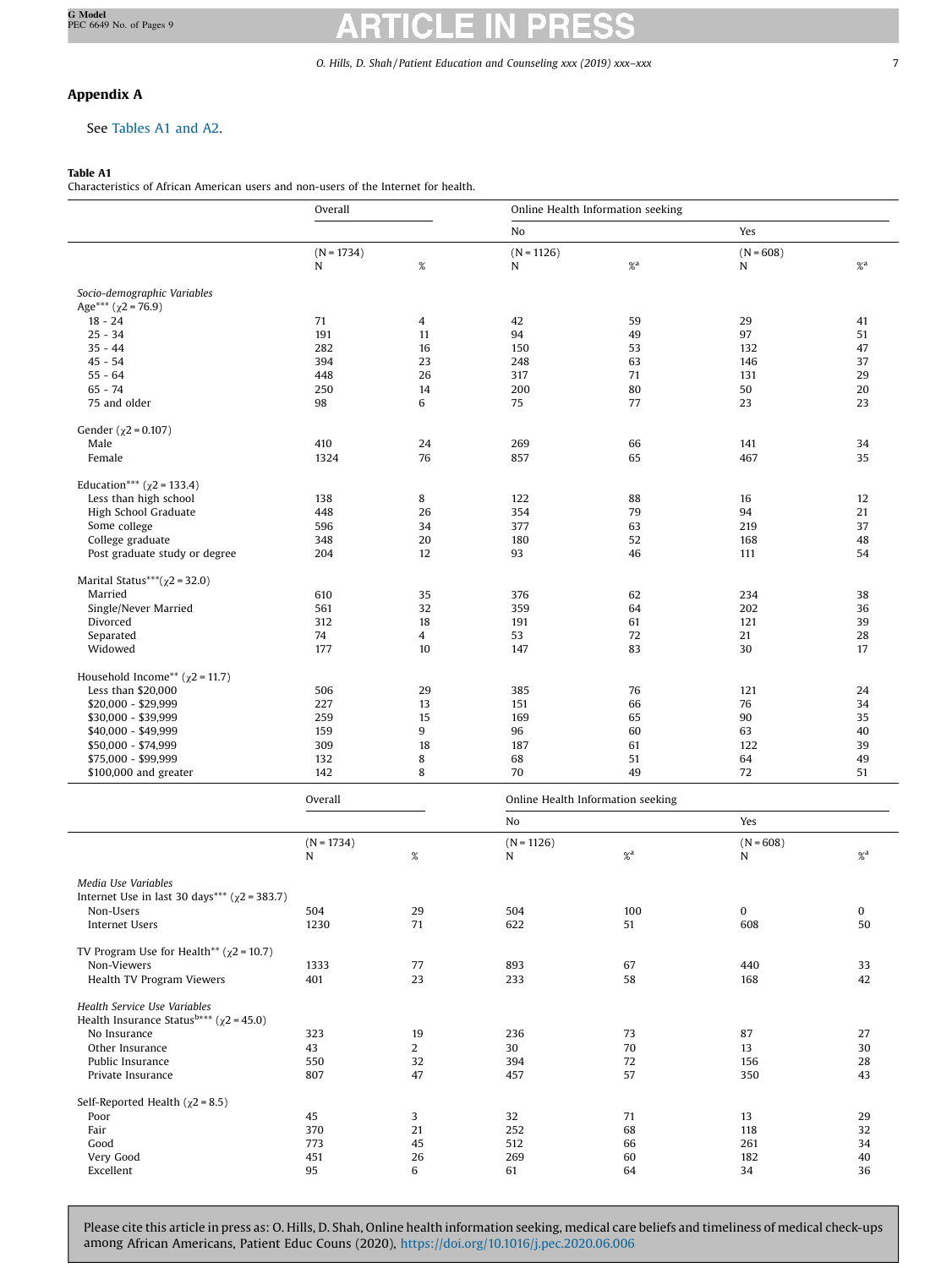### <span id="page-7-0"></span>Table A1 (Continued)

|                                                                     | Overall |    | Online Health Information seeking |    |     |    |  |  |  |
|---------------------------------------------------------------------|---------|----|-----------------------------------|----|-----|----|--|--|--|
|                                                                     |         |    | No                                |    | Yes |    |  |  |  |
|                                                                     |         |    |                                   |    |     |    |  |  |  |
| Patient-Provider Relationship** ( $\chi$ 2 = 14.7)                  |         |    |                                   |    |     |    |  |  |  |
| Poor                                                                | 81      | 5  | 45                                | 56 | 36  | 44 |  |  |  |
| Fair                                                                | 170     | 10 | 94                                | 55 | 76  | 45 |  |  |  |
| Good                                                                | 420     | 24 | 266                               | 63 | 154 | 37 |  |  |  |
| Very Good                                                           | 625     | 36 | 428                               | 69 | 197 | 32 |  |  |  |
| Excellent                                                           | 438     | 25 | 293                               | 67 | 145 | 33 |  |  |  |
| Medical Check-up Belief - 'Check-up Importance'** $(\chi^2 = 11.7)$ |         |    |                                   |    |     |    |  |  |  |
| Not Important                                                       | 133     | 8  | 105                               | 79 | 28  | 21 |  |  |  |
| Slightly Important                                                  | 93      | 5  | 62                                | 58 | 38  | 35 |  |  |  |
| Somewhat Important                                                  | 81      | 5  | 52                                | 64 | 29  | 36 |  |  |  |
| Mostly Important                                                    | 273     | 16 | 142                               | 52 | 131 | 48 |  |  |  |
| <b>Extremely Important</b>                                          | 1154    | 67 | 769                               | 67 | 385 | 33 |  |  |  |
| Timeliness of Medical Check-Ups <sup>***</sup> ( $\chi$ 2 = 33.2)   |         |    |                                   |    |     |    |  |  |  |
| Less Timely                                                         | 1465    | 84 | 926                               | 63 | 538 | 37 |  |  |  |
| Timely                                                              | 270     | 16 | 200                               | 74 | 70  | 26 |  |  |  |

 $p \le 0.05$ ,  $p \le 0.01$ ,  $p \le 0.001$ , a. percentages reflect row percentages. b. Excludes 11 individuals who indicated supplemental insurance only.

#### Table A2

Bivariate Correlations Between the Variables in the O1-S-O2-R Model (N = 1734) The values shown are Pearson's r correlation coefficients. Those with p-values < 0.05 are bolded.

| Variables                           |         | 2       | 3       | 4       | 5       | 6       |      | 8       | 9       | 10      | 11      | 12      | 13      | 14   | 15   |
|-------------------------------------|---------|---------|---------|---------|---------|---------|------|---------|---------|---------|---------|---------|---------|------|------|
| <i><u><b>Orientations</b></u></i>   |         |         |         |         |         |         |      |         |         |         |         |         |         |      |      |
| 1. Age                              | 1.00    | $-0.05$ | $-0.11$ | 0.07    | $-0.01$ | $-0.08$ | 0.10 | 0.23    | 0.02    | $-0.45$ | $-0.17$ | $-0.04$ | $-0.15$ | 0.13 | 0.08 |
| 2. Gender                           | $-0.05$ | 1.00    | 0.04    | $-0.24$ | $-0.11$ | $-0.04$ | 0.00 | 0.08    | 0.03    | 0.02    | 0.03    | 0.05    | $-0.06$ | 0.09 | 0.06 |
| 3. Education                        | $-0.11$ | 0.04    | 1.00    | 0.07    | 0.38    | 0.19    | 0.10 | $-0.01$ | 0.03    | 0.29    | 0.21    | 0.05    | 0.24    | 0.06 | 0.07 |
| 4. Marital Status                   | 0.07    | $-0.24$ | 0.07    | 1.00    | 0.24    | 0.03    | 0.10 | 0.06    | $-0.02$ | $-0.03$ | 0.05    | 0.02    | 0.05    | 0.06 | 0.05 |
| 5. Household Income                 | $-0.01$ | $-0.11$ | 0.38    | 0.24    | 1.00    | 0.16    | 0.13 | 0.03    | $-0.03$ | 0.14    | 0.17    | 0.01    | 0.18    | 0.05 | 0.09 |
| 6. Current Health Status            | $-0.08$ | $-0.04$ | 0.19    | 0.03    | 0.16    | 1.00    | 0.05 | 0.11    | $-0.05$ | 0.11    | 0.07    | $-0.03$ | 0.12    | 0.02 | 0.03 |
| 7. Health Insurance                 | 0.10    | 0.00    | 0.10    | 0.10    | 0.13    | 0.05    | 1.00 | 0.10    | 0.01    | 0.02    | 0.05    | 0.02    | 0.05    | 0.15 | 0.22 |
| 8. Patient-Provider Relationship    | 0.23    | 0.08    | $-0.01$ | 0.06    | 0.03    | 0.11    | 0.10 | 1.00    | 0.03    | $-0.15$ | $-0.05$ | 0.03    | $-0.07$ | 0.12 | 0.12 |
| Media Use                           |         |         |         |         |         |         |      |         |         |         |         |         |         |      |      |
| 9. TV Program Use for Health        | 0.02    | 0.03    | 0.03    | $-0.02$ | $-0.03$ | $-0.05$ | 0.01 | 0.03    | 1.00    | $-0.01$ | 0.07    | 0.17    | 0.04    | 0.06 | 0.03 |
| 10. Mainstream General Sites        | $-0.45$ | 0.02    | 0.29    | $-0.03$ | 0.14    | 0.11    | 0.02 | $-0.15$ | $-0.01$ | 1.00    | 0.31    | 0.14    | 0.42    | 0.01 | 0.01 |
| 11. Medical Sites                   | $-0.17$ | 0.03    | 0.21    | 0.05    | 0.17    | 0.07    | 0.05 | $-0.05$ | 0.07    | 0.31    | 1.00    | 0.24    | 0.31    | 0.01 | 0.08 |
| 12. Consumer-Driven Health Sites    | $-0.04$ | 0.05    | 0.05    | 0.02    | 0.01    | $-0.03$ | 0.02 | 0.03    | 0.17    | 0.14    | 0.24    | 1.00    | 0.15    | 0.09 | 0.09 |
| 13. News-Related Sites              | $-0.15$ | $-0.06$ | 0.24    | 0.05    | 0.18    | 0.12    | 0.05 | $-0.07$ | 0.04    | 0.42    | 0.31    | 0.15    | 1.00    | 0.02 | 0.04 |
| Outcomes                            |         |         |         |         |         |         |      |         |         |         |         |         |         |      |      |
| 14. Medical Check-up Belief         | 0.13    | 0.09    | 0.06    | 0.06    | 0.05    | 0.02    | 0.15 | 0.12    | 0.06    | 0.01    | 0.01    | 0.09    | 0.02    | 1.00 | 0.62 |
| 15. Timeliness of Medical Check-Ups | 0.08    | 0.06    | 0.07    | 0.05    | 0.09    | 0.03    | 0.22 | 0.12    | 0.03    | 0.01    | 0.08    | 0.09    | 0.04    | 0.62 | 1.00 |

The values shown are Pearson's r correlation coefficients. Those with p-values  $< 0.05$  are bolded

# References

- [1] S. Cogbill, B. Francis, V.L. [Thompson,](http://refhub.elsevier.com/S0738-3991(20)30324-4/sbref0005) Sanders, factors affecting African American men's use of online colorectal cancer [education,](http://refhub.elsevier.com/S0738-3991(20)30324-4/sbref0005) J. Cancer Educ. 29 (2014) 25–29, [doi:http://dx.doi.org/10.1007/s13187-013-0532-7.](http://refhub.elsevier.com/S0738-3991(20)30324-4/sbref0005)
- [2] K. Nelson, K. Norris, C.M. Mangione, [Disparities](http://refhub.elsevier.com/S0738-3991(20)30324-4/sbref0010) in the diagnosis and [pharmacologic](http://refhub.elsevier.com/S0738-3991(20)30324-4/sbref0010) treatment of high serum cholesterol by race and ethnicity: data from the third national health and nutrition [examination](http://refhub.elsevier.com/S0738-3991(20)30324-4/sbref0010) survey, Arch. Intern. Med. 162 (2002) 929–935, [doi:http://dx.doi.org/10.1001/](http://refhub.elsevier.com/S0738-3991(20)30324-4/sbref0010) [archinte.162.8.929.](http://dx.doi.org/10.1001/archinte.162.8.929)
- [3] American Cancer Society, Cancer Facts & Figures for African Americans 2016- 2018., American Cancer Society, 2016. [http://www.cancer.org/acs/groups/](http://www.cancer.org/acs/groups/content/@editorial/documents/document/acspc-047403.pdf) [content/@editorial/documents/document/acspc-047403.pdf](http://www.cancer.org/acs/groups/content/@editorial/documents/document/acspc-047403.pdf).
- [4] M. Heron, [Deaths:](http://refhub.elsevier.com/S0738-3991(20)30324-4/sbref0020) leading causes for 2017, Vital Stat. Rep. 68 (2019) 77.
- [5] B.R. Kennedy, C.C. Mathis, A.K. Woods, African [Americans](http://refhub.elsevier.com/S0738-3991(20)30324-4/sbref0025) and their distrust of the health care system: healthcare for diverse [populations,](http://refhub.elsevier.com/S0738-3991(20)30324-4/sbref0025) J. Cult. Divers. 14 [\(2007\)](http://refhub.elsevier.com/S0738-3991(20)30324-4/sbref0025) 56–60.
- [6] Yiu Ming Chan, C. Laster, [Evaluation](http://refhub.elsevier.com/S0738-3991(20)30324-4/sbref0030) of healthcare avoidance behavior using the [healthcare](http://refhub.elsevier.com/S0738-3991(20)30324-4/sbref0030) national trends survey, Am. J. Health Stud. 30 (2015) 34–[42.](http://refhub.elsevier.com/S0738-3991(20)30324-4/sbref0030)
- [7] S.J. Flowers Benton, D.F. [Edwards,](http://refhub.elsevier.com/S0738-3991(20)30324-4/sbref0035) W.G. Gunn, P. Izard, A. Kaseroff, R.S. Ramos, T. Dickson, O. Hills, C. Daniel, B. Harris, C. [Gleason,](http://refhub.elsevier.com/S0738-3991(20)30324-4/sbref0035) The influence of the doctorpatient [relationship](http://refhub.elsevier.com/S0738-3991(20)30324-4/sbref0035) on willingness of African Americans to discuss memory loss with health care [professionals,](http://refhub.elsevier.com/S0738-3991(20)30324-4/sbref0035) Alzheimer's & Dementia 10 (2014) P726, [doi:http://dx.doi.org/10.1016/j.jalz.2014.05.1350.](http://refhub.elsevier.com/S0738-3991(20)30324-4/sbref0035)
- [8] T.-C. Yang, S.A. [Matthews,](http://refhub.elsevier.com/S0738-3991(20)30324-4/sbref0040) R.T. Anderson, Prostate cancer screening and health care system distrust in [Philadelphia,](http://refhub.elsevier.com/S0738-3991(20)30324-4/sbref0040) J. Aging Health 25 (2013) 737–757, doi: [http://dx.doi.org/10.1177/0898264313490199.](http://dx.doi.org/10.1177/0898264313490199)
- [9] Y.L. Cuffee, J.L. Hargraves, M. Rosal, B.A. Briesacher, A. [Schoenthaler,](http://refhub.elsevier.com/S0738-3991(20)30324-4/sbref0045) S. Person, S. Hullett, J. Allison, Reported racial [discrimination,](http://refhub.elsevier.com/S0738-3991(20)30324-4/sbref0045) trust in physicians, and [medication](http://refhub.elsevier.com/S0738-3991(20)30324-4/sbref0045) adherence among inner-city African Americans with hypertension, Am. J. Public Health 103 (2013) e55–e62, [doi:http://dx.doi.org/](http://refhub.elsevier.com/S0738-3991(20)30324-4/sbref0045) [10.2105/AJPH.2013.301554.](http://dx.doi.org/10.2105/AJPH.2013.301554)
- [10] C.M. Pettey, J.C. [McSweeney,](http://refhub.elsevier.com/S0738-3991(20)30324-4/sbref0050) K.E. Stewart, M.A. Cleves, E.T. Price, S. Heo, E. Souder, African americans' perceptions of adherence to [medications](http://refhub.elsevier.com/S0738-3991(20)30324-4/sbref0050) and lifestyle changes prescribed to treat [hypertension,](http://refhub.elsevier.com/S0738-3991(20)30324-4/sbref0050) Sage Open 6 (2016), doi: <http://dx.doi.org/10.1177/2158244015623595> 10.1177/2158244015623595.
- [11] V. McCleary-Jones, C. [Scheideman-Miller](http://refhub.elsevier.com/S0738-3991(20)30324-4/sbref0055) Jr., A. Dorn James, B. Johnson, M. Overall, K. Dwyer, Health [information](http://refhub.elsevier.com/S0738-3991(20)30324-4/sbref0055) technology use and health literacy among [community-dwelling](http://refhub.elsevier.com/S0738-3991(20)30324-4/sbref0055) African Americans, ABNF J. 24 (2013) 10–16.
- [12] S.J. Mitchell, L. Godoy, K. Shabazz, I.B. Horn, Internet and mobile [technology](http://refhub.elsevier.com/S0738-3991(20)30324-4/sbref0060) use among urban African [American](http://refhub.elsevier.com/S0738-3991(20)30324-4/sbref0060) parents: survey study of a clinical population, J. Med. Internet Res. 16 (2014) e9, [doi:http://dx.doi.org/10.2196/](http://refhub.elsevier.com/S0738-3991(20)30324-4/sbref0060) [jmir.2673.](http://dx.doi.org/10.2196/jmir.2673)
- [13] H. Song, E.M. Cramer, S. McRoy, [Information](http://refhub.elsevier.com/S0738-3991(20)30324-4/sbref0065) gathering and technology use among [low-income](http://refhub.elsevier.com/S0738-3991(20)30324-4/sbref0065) minority men at risk for prostate cancer, Am. J. Mens Health 9 (2015) 235–246, [doi:http://dx.doi.org/10.1177/1557988314539502.](http://refhub.elsevier.com/S0738-3991(20)30324-4/sbref0065)
- [14] A. Smith, African Americans and Technology Use, Pew Research Center: Internet, Science & Tech., 2014. (Accessed August 16, 2016) [http://www.](http://www.pewinternet.org/2014/01/06/african-americans-and-technology-use/) [pewinternet.org/2014/01/06/african-americans-and-technology-use/](http://www.pewinternet.org/2014/01/06/african-americans-and-technology-use/).
- [15] A. Perrin, M. Duggan, Americans' Internet Access: 2000-2015, Pew Research Center: Internet, Science & Tech., 2015. (Accessed August 16, 2016) [http://](http://www.pewinternet.org/2015/06/26/americans-internet-access-2000-2015/) [www.pewinternet.org/2015/06/26/americans-internet-access-2000-2015/.](http://www.pewinternet.org/2015/06/26/americans-internet-access-2000-2015/)
- [16] The United States Department of Health and Human Service (USDHH), Health Communication and Health Information Technology | Healthy People 2020, (n. d.). [https://www.healthypeople.gov/2020/topics-objectives/topic/health-](https://www.healthypeople.gov/2020/topics-objectives/topic/health-communication-and-health-information-technology/objectives?topicId=18)